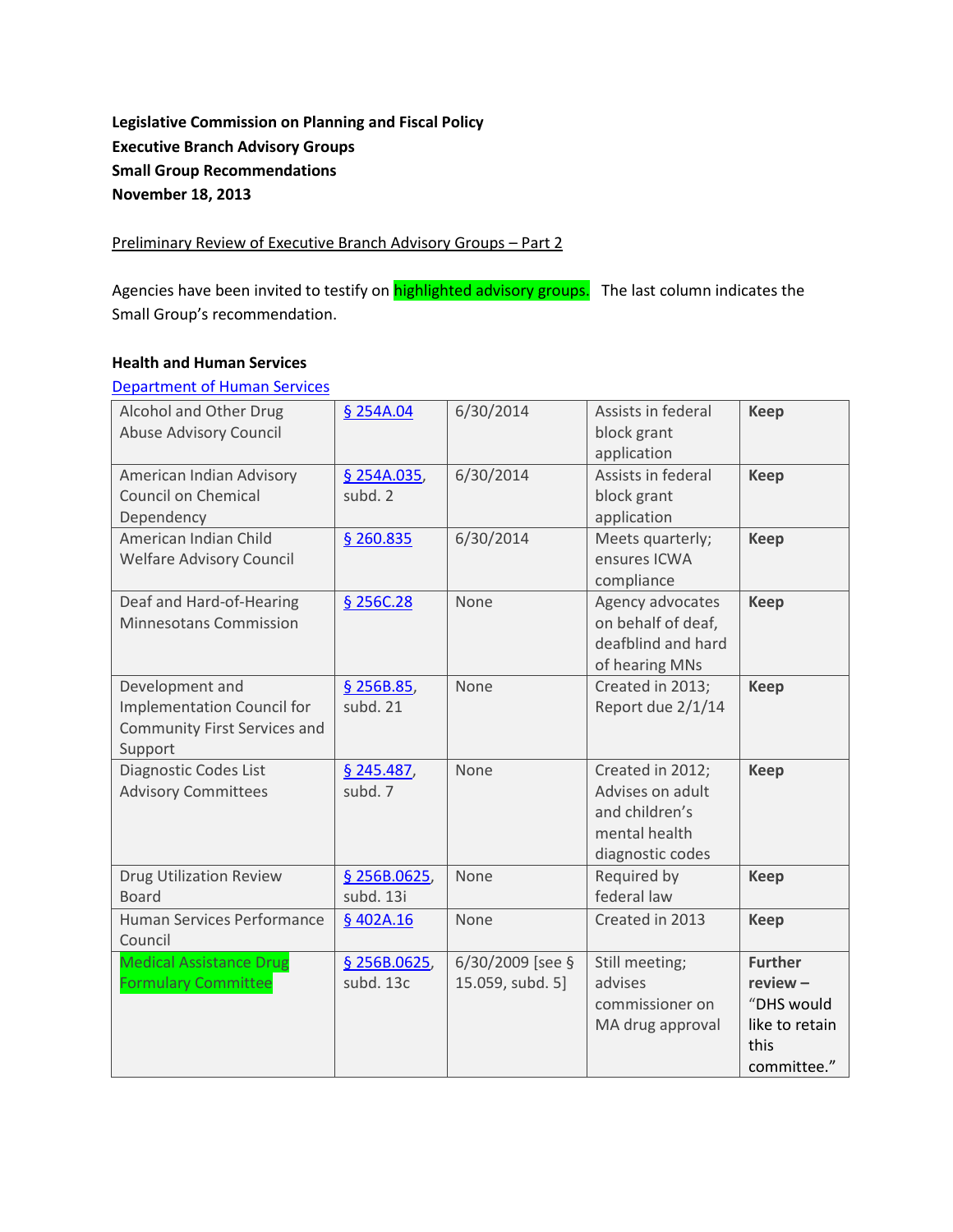| <b>Medical Assistance Health</b><br><b>Services Policy Committee</b>                           | 256B.0625,<br>subd. 3c    | None                                                             | Annual budget<br>\$114,200; DHS's<br>"lead external<br>clinical advisory<br>board concerning<br>medical policy" | <b>Keep</b>                                                                                                                                                                                                    |
|------------------------------------------------------------------------------------------------|---------------------------|------------------------------------------------------------------|-----------------------------------------------------------------------------------------------------------------|----------------------------------------------------------------------------------------------------------------------------------------------------------------------------------------------------------------|
| <b>Medical Assistance Peer</b><br><b>Advisory Task Force</b>                                   | \$256B.064,<br>subd. 1a   | At the discretion<br>of the<br>commissioner of<br>human services | <b>DHS</b> supports<br>repeal                                                                                   | <b>Further</b><br>$review -$<br>DHS "would<br>like to<br>sunset this<br>task force<br>given that<br>we have<br>other venues<br>that we<br>collect<br>feedback<br>from<br>professionals<br>on medical<br>need." |
| <b>Medical Assistance Vendor</b><br><b>Advisory Task Force</b>                                 | \$256B.27,<br>subd. 3     | At the discretion<br>of the<br>commissioner of<br>human services | Not currently<br>meeting; DHS<br>recommends<br>keeping statutory<br>authority                                   | <b>Further</b><br>$review -$<br>"We no<br>longer need<br>the authority<br>for this task<br>force."                                                                                                             |
| <b>Mental Health Advisory</b><br>Council                                                       | § 245.697                 | None                                                             | Required for<br>federal funding                                                                                 | <b>Keep</b>                                                                                                                                                                                                    |
| <b>Nonemergency Medical</b><br><b>Transportation Advisory</b><br>Committee                     | \$256B.0625,<br>subd. 18c | 12/1/2014                                                        | Makes legislative<br>recommendations                                                                            | <b>Keep</b>                                                                                                                                                                                                    |
| Services to Persons with<br><b>Developmental or Physical</b><br><b>Disabilities Task Force</b> | \$252.31                  | At the discretion<br>of the<br>commissioner of<br>human services | Not currently<br>meeting; DHS<br>recommends keep<br>statutory authority                                         | Repeal-<br>"DHS would<br>like to retain<br>this task<br>force<br>authority."                                                                                                                                   |
| State-County Results,<br>Accountability, and Service<br>Delivery Redesign Council              | § 402A.20                 | None                                                             | Will meet again<br>once a county<br>seeks Service<br>Delivery Authority<br>certification                        | <b>Keep</b>                                                                                                                                                                                                    |
| Steering Committee on<br>Performance and Outcome                                               | \$402A.15                 | None                                                             | No longer meeting;<br>completed final                                                                           | Repeal-<br>"DHS                                                                                                                                                                                                |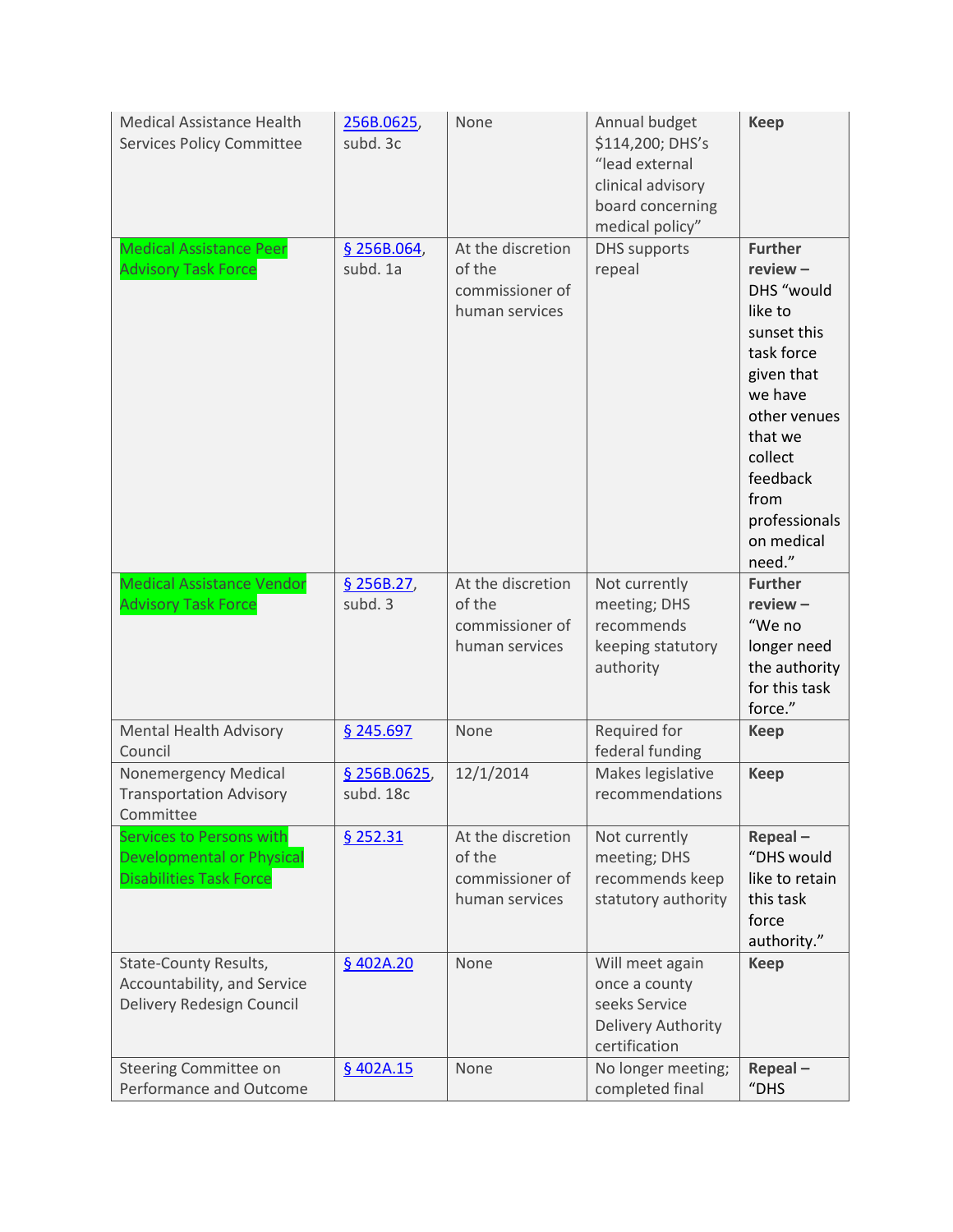| Reforms                                                    |                        |           | report in 2012                                | supports the<br>repeal." |
|------------------------------------------------------------|------------------------|-----------|-----------------------------------------------|--------------------------|
| <b>Traumatic Brain Injury</b><br><b>Advisory Committee</b> | \$256B.093,<br>subd. 1 | 6/30/2014 | Federal TBI grant<br>covers \$7,000<br>budget | Keep                     |

# [Office of Ombudsman for Mental Health and Developmental Disabilities](http://www.commissions.leg.state.mn.us/lcpfp/advisory_groups/2013/OmbudsmanforMentalHealthandDevelopmentalDisabilities.pdf)

| <b>Ombudsman Committee for</b> | \$245.97 | None | Includes Medical | <b>Further</b> |
|--------------------------------|----------|------|------------------|----------------|
| Mental Health and              | subd. 1  |      | Review           | review         |
| Developmental Disabilities     |          |      | Subcommittee     |                |

### [Department of Health](http://www.commissions.leg.state.mn.us/lcpfp/advisory_groups/2013/MDH_AdvisoryGroups.pdf)

| <b>Council of Health Boards</b>                                                           | § 214.025               | Likely none                                              | Reviews health<br>occupation<br>licensing proposals<br>at the request of<br>the legislature                                                | <b>Keep</b>                                                                                                      |
|-------------------------------------------------------------------------------------------|-------------------------|----------------------------------------------------------|--------------------------------------------------------------------------------------------------------------------------------------------|------------------------------------------------------------------------------------------------------------------|
| E-Health Advisory Committee                                                               | $§$ 62J.495,<br>subd. 2 | 6/30/2015                                                | Advises on the<br>development and<br>implementation of<br>plan to meet 2015<br>Interoperable<br><b>Electronic Health</b><br>Record mandate | <b>Keep</b>                                                                                                      |
| <b>Environmental Health</b><br><b>Tracking and Biomonitoring</b><br><b>Advisory Panel</b> | § 144.998               | 6/30/2009 [see §<br>15.059, subd. 5]                     | Still meeting;<br>Issued 2013 report                                                                                                       | <b>Extend</b><br>expiration -<br><b>MDH</b><br>recommends<br>"an expiration<br>date of<br>December 31,<br>2019." |
| <b>Health Advisory Task Force</b>                                                         | § 144.011,<br>subd. 2   | At the discretion<br>of the<br>commissioner of<br>health | Last meeting<br>unknown, no<br>future meetings<br>scheduled                                                                                | Repeal-<br>"MDH has no<br>problem with<br>the repeal of<br>this group."                                          |
| <b>Health Care Reform Review</b><br>Council                                               | \$620.09                | None                                                     | Created in 2008;<br>Last met in 2010;<br><b>MDH</b> believes<br>duties being<br>fulfilled and<br>council is not<br>needed                  | <b>Further</b><br>review                                                                                         |
| <b>Health Licensing Advisory</b><br><b>Councils (several groups)</b>                      | \$214.13,<br>subd. 4    | None                                                     | Not meeting. MDH<br>would use "if a<br>new health                                                                                          | <b>Repeal</b>                                                                                                    |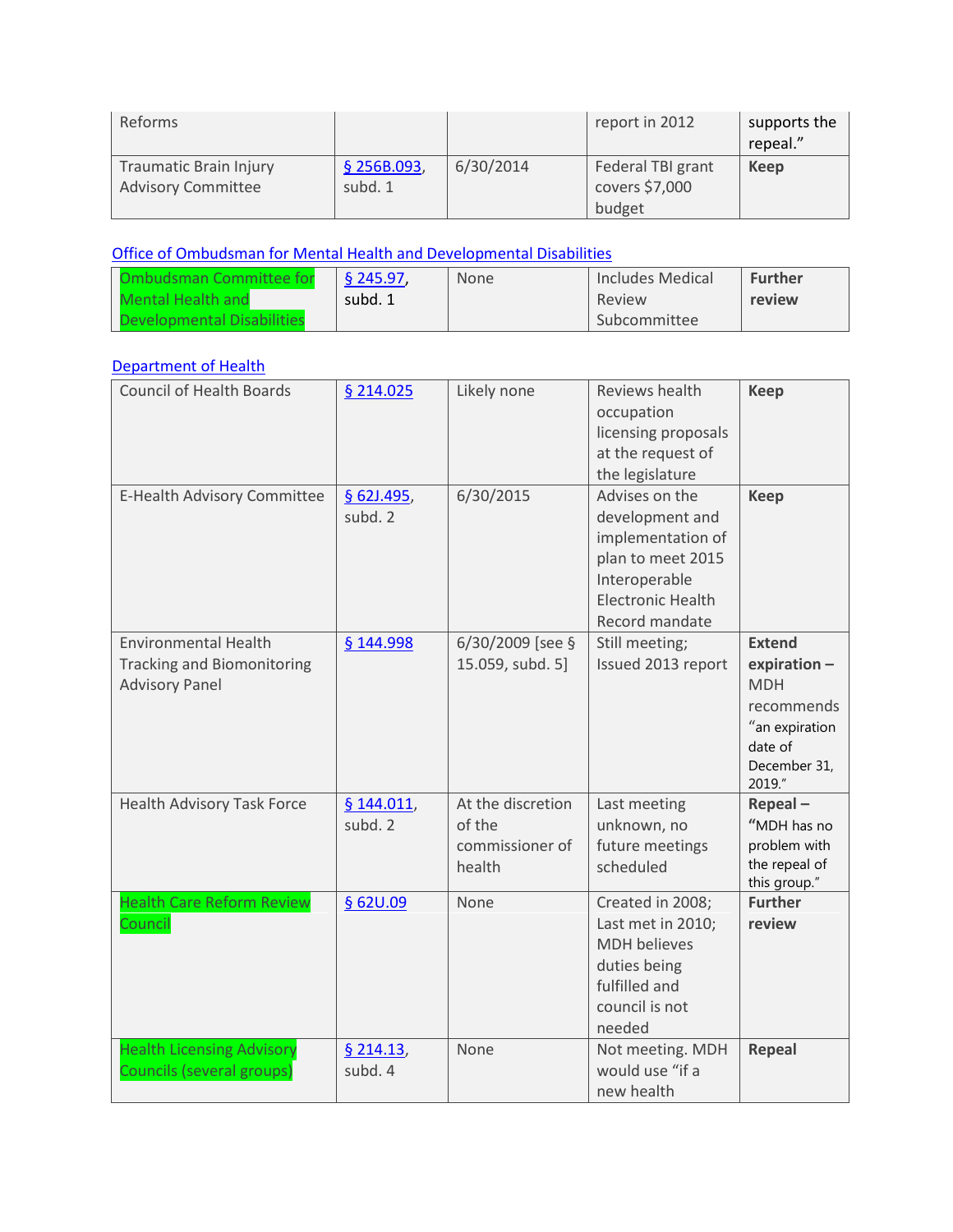|                                                                      |                        |                                                          | occupation arrived<br>in the market that<br>did not fall under<br>the jurisdiction of<br>an already<br>established Health<br>Licensing Board or<br><b>MDH Advisory</b><br>Council" |                                                                                                                                                                                                   |
|----------------------------------------------------------------------|------------------------|----------------------------------------------------------|------------------------------------------------------------------------------------------------------------------------------------------------------------------------------------|---------------------------------------------------------------------------------------------------------------------------------------------------------------------------------------------------|
| <b>Health Promotion and</b><br><b>Wellness Advisory Task Force</b>   | \$145.98               | At the discretion<br>of the<br>commissioner of<br>health | Expired?                                                                                                                                                                           | Repeal-<br>"The duties of<br>the Health<br>Promotion<br>and Wellness<br><b>Advisory Task</b><br>Force were<br>repealed in<br>1983. MDH<br>has no<br>problem with<br>the repeal of<br>this group." |
| <b>Hearing Instrument</b><br>Dispenser Advisory Council              | § 153A.20              | None                                                     | Meets quarterly                                                                                                                                                                    | <b>Keep</b>                                                                                                                                                                                       |
| Heritable and Congenital<br><b>Disorders Advisory</b><br>Committee   | § 144.1255             | None                                                     | Last met in 2012;<br>discusses adding<br>new disorders to<br>the NBS panel                                                                                                         | <b>Keep</b>                                                                                                                                                                                       |
| Home Care Provider Advisory<br>Council                               | § 144A.4799            | None                                                     | Created in 2013                                                                                                                                                                    | <b>Keep</b>                                                                                                                                                                                       |
| <b>Laboratory Assessor Selection</b><br>Committee                    | \$144.98,<br>subd. 10  | None                                                     | Created in 2013                                                                                                                                                                    | <b>Further</b><br>review                                                                                                                                                                          |
| Maternal and Child Health<br><b>Task Force</b>                       | § 145.8811             | 6/30/2015                                                | Created in 1982;<br>reestablished in<br>2012                                                                                                                                       | <b>Keep</b>                                                                                                                                                                                       |
| <b>Newborn Hearing Screening</b><br><b>Advisory Committee</b>        | \$144.966<br>subd. 2   | 6/30/2019                                                | 2013 legislature<br>extended<br>expiration from<br>$6/30/13$ to<br>6/30/19; required<br>reports                                                                                    | <b>Keep</b>                                                                                                                                                                                       |
| <b>Occupational Therapy</b><br><b>Practitioners Advisory Council</b> | § 148.6450             | None                                                     | Meets quarterly                                                                                                                                                                    | <b>Keep</b>                                                                                                                                                                                       |
| <b>Provider Peer Grouping</b><br><b>System Advisory Committee</b>    | \$62U.04,<br>subd. 3   | None                                                     | Advises on<br>implementation of<br>provider peer<br>grouping                                                                                                                       | <b>Further</b><br>review                                                                                                                                                                          |
| Rural Health Advisory<br>Committee                                   | § 144.1481,<br>subd. 1 | None                                                     | Active; numerous<br>reports                                                                                                                                                        | <b>Keep</b>                                                                                                                                                                                       |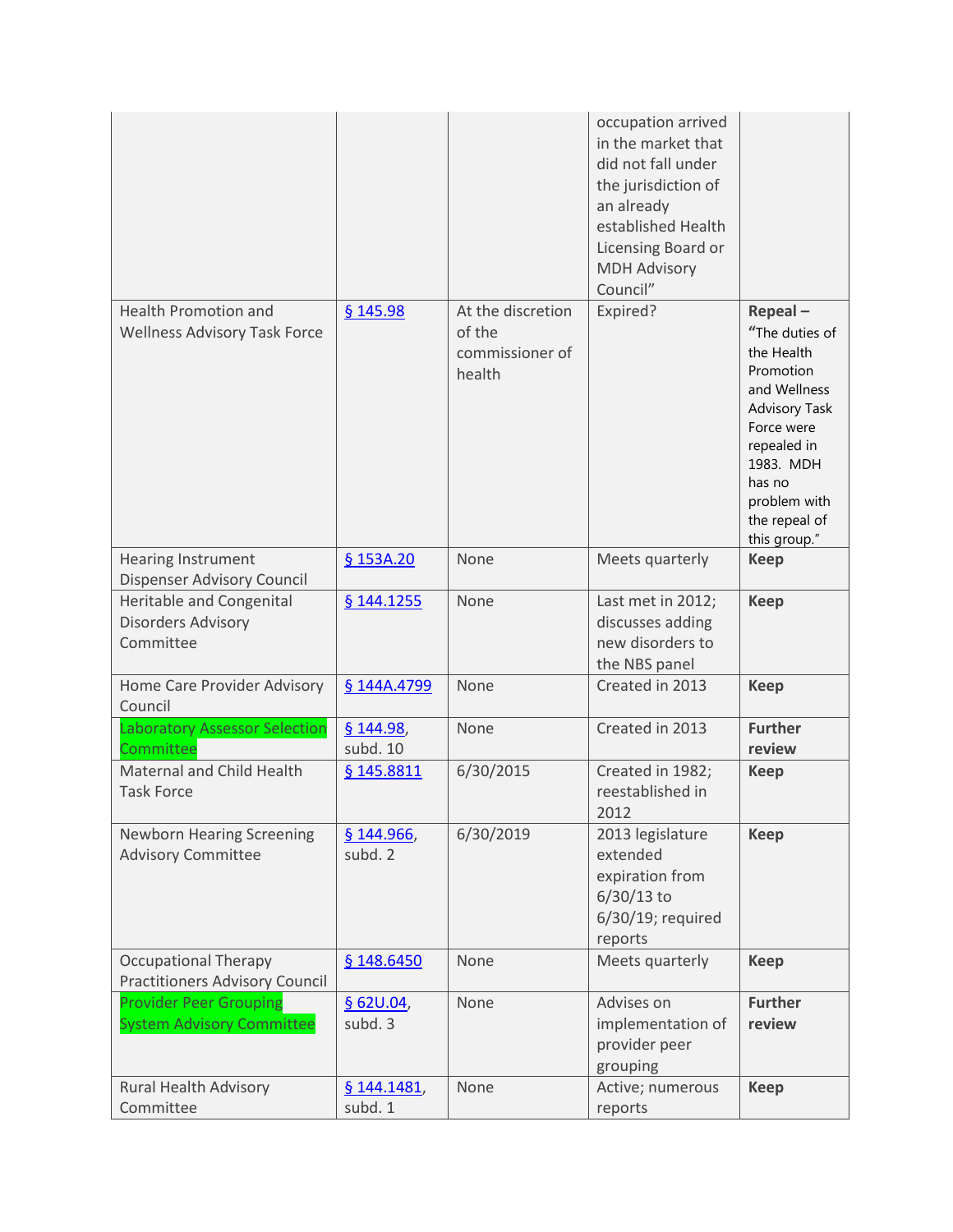| Speech-Language Pathologist<br>and Audiologist Advisory<br>Council                                   | § 148.5196             | None                                                                                                                                      | Meets quarterly                                                                                                                                                                | <b>Keep</b>                                                                                                                                                                                                                                              |
|------------------------------------------------------------------------------------------------------|------------------------|-------------------------------------------------------------------------------------------------------------------------------------------|--------------------------------------------------------------------------------------------------------------------------------------------------------------------------------|----------------------------------------------------------------------------------------------------------------------------------------------------------------------------------------------------------------------------------------------------------|
| <b>State Community Health</b><br><b>Advisory Committee</b>                                           | § 145A.10,<br>subd. 10 | None                                                                                                                                      | Active; numerous<br>reports                                                                                                                                                    | <b>Keep</b>                                                                                                                                                                                                                                              |
| <b>Trauma Advisory Council</b>                                                                       | § 144.608              | 6/30/2015                                                                                                                                 | Created in 2005                                                                                                                                                                | <b>Keep</b>                                                                                                                                                                                                                                              |
| <b>Uniform Consumer</b><br><b>Information Guide Advisory</b><br>Committee                            | § 144G.06              | Unclear; this<br>section was<br>amended in<br>2010, suggesting<br>the legislature<br>did not intend for<br>it to expire under<br>\$15.059 | Last met in 2010;<br><b>MDH</b> indicates<br>"the Commissioner<br>may wish to<br>reconvene the<br>group if, in the<br>future, major<br>changes are<br>needed to the<br>Guide." | Repeal-<br>"Uniform<br>Consumer<br>Information<br>Guide<br>Advisory<br>Council has<br>not met since<br>it finished the<br>creation of the<br>Uniform<br>Consumer<br>Information<br>Guide. MDH<br>has no<br>problem with<br>the repeal of<br>this group." |
| Wells and Boring Advisory<br>Council                                                                 | § 103I.105             | None                                                                                                                                      | Meets quarterly                                                                                                                                                                | <b>Keep</b>                                                                                                                                                                                                                                              |
| <b>Water Supply Systems and</b><br><b>Wastewater Treatment</b><br><b>Facilities Advisory Council</b> | § 115.741              | $6/30/2009$ [see §<br>15.059, subd. 5]                                                                                                    | Expired. May be<br>needed for EPA<br>funding.                                                                                                                                  | <b>Repeal</b>                                                                                                                                                                                                                                            |

# Board of Dentistry - [Health Professionals Services Program](http://www.commissions.leg.state.mn.us/lcpfp/advisory_groups/2013/BOD_HealthProfessionalsServicesProgram.pdf) \**Sunset Commission reviewed Health*

# *Licensing Boards and recommended they not sunset*

| $\vert$ Health Professionals Services $\vert$ § 214.32, | <b>None</b> | Included as part of      | Keep |
|---------------------------------------------------------|-------------|--------------------------|------|
| Program Advisory Committee   subd. 1                    |             | 2011 report to           |      |
|                                                         |             | <b>Sunset Commission</b> |      |

## [Board of Medical Practice](http://www.commissions.leg.state.mn.us/lcpfp/advisory_groups/2013/BMP_AdvisoryGroups.pdf) \**Sunset Commission reviewed Health Licensing Boards and recommended they not sunset*

| <b>Acupuncture Advisory</b><br>Council                    | § 147B.05  | None | Meets every other<br>month, provides<br>advice on an<br>ongoing basis | <b>Keep</b> |
|-----------------------------------------------------------|------------|------|-----------------------------------------------------------------------|-------------|
| <b>Athletic Trainers Advisory</b><br>Council              | § 148.7805 | None | Meets every other<br>month, provides<br>advice on an<br>ongoing basis | <b>Keep</b> |
| <b>Licensed Traditional</b><br>Midwifery Advisory Council | § 147D.25  | None | Meets every other<br>month, provides                                  | <b>Keep</b> |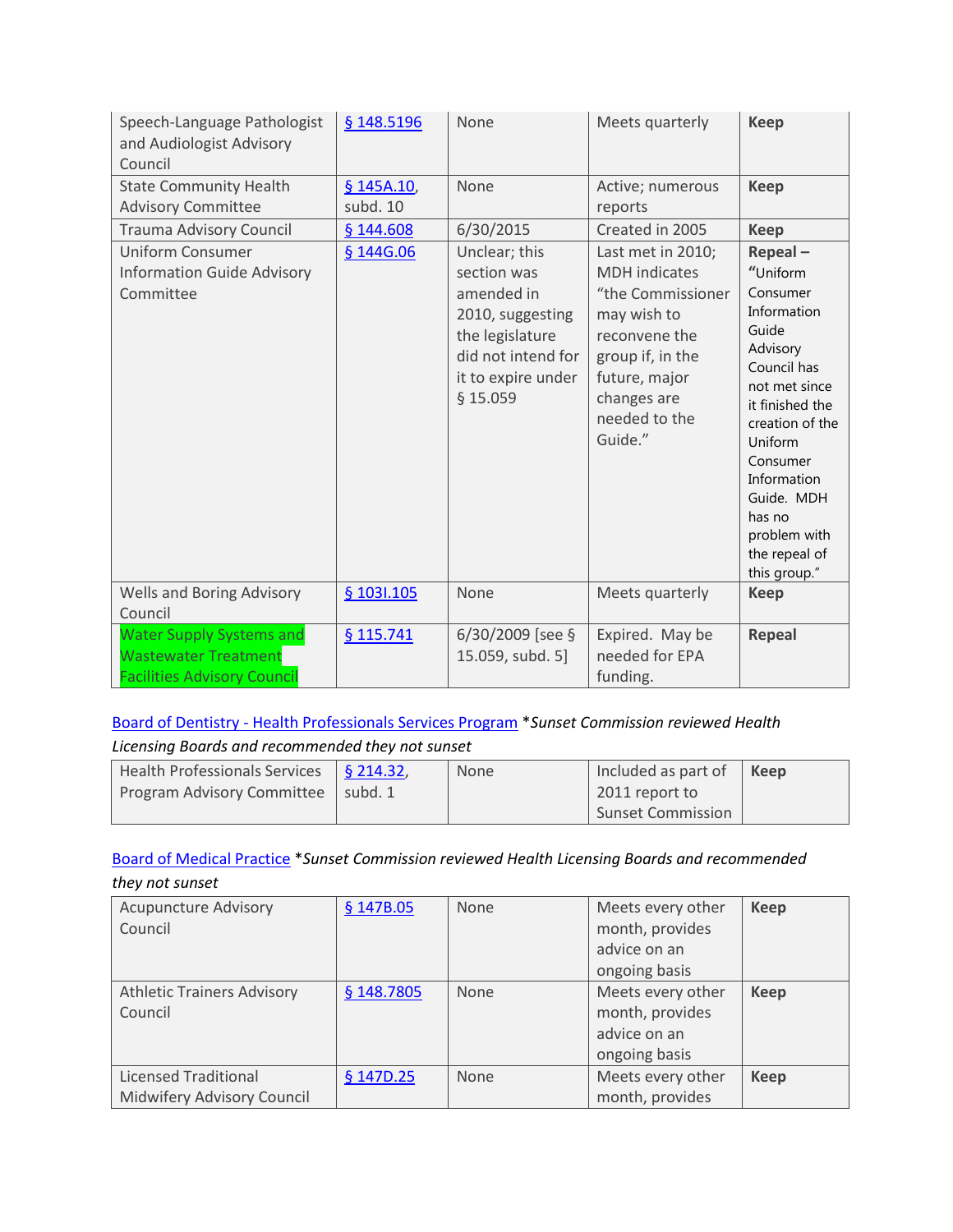|                                                    |           |      | advice on an<br>ongoing basis                                         |             |
|----------------------------------------------------|-----------|------|-----------------------------------------------------------------------|-------------|
| Physician Assistant Advisory<br>Council            | § 147A.27 | None | Meets every other<br>month, provides<br>advice on an<br>ongoing basis | <b>Keep</b> |
| Registered Naturopathic<br>Doctor Advisory Council | § 147E.35 | None | Meets every other<br>month, provides<br>advice on an<br>ongoing basis | <b>Keep</b> |
| <b>Respiratory Care Advisory</b><br>Council        | § 147C.35 | None | Meets every other<br>month, provides<br>advice on an<br>ongoing basis | <b>Keep</b> |

[Board of Pharmacy](http://www.commissions.leg.state.mn.us/lcpfp/advisory_groups/2013/Pharmacy_AdvisoryGroups.pdf) \**Sunset Commission reviewed Health Licensing Boards and recommended they not sunset*

| <b>Pharmacy Continuing</b><br><b>Education Task Force</b>                | \$151.13<br>subd. 2   | At the discretion<br>of the Board of<br>Pharmacy | Board considering<br>repealing Rule and<br>disbanding | <b>Keep</b>                                                                                                                                                                                     |
|--------------------------------------------------------------------------|-----------------------|--------------------------------------------------|-------------------------------------------------------|-------------------------------------------------------------------------------------------------------------------------------------------------------------------------------------------------|
| <b>Prescription Electronic</b><br><b>Reporting Advisory</b><br>Committee | \$152.126,<br>subd. 3 | $6/30/2009$ [see §<br>15.059, subd. 5]           | Still meeting                                         | <b>Extend</b><br>expiration -<br>Board of<br>Pharmacy<br>will be<br>bringing<br>forth broad<br>recommend<br>ations<br>regarding<br>the<br>program,<br>including<br>renewing<br>the<br>committee |

MNsure

| Minnesota Insurance  | \$62V.04 | None | Created in 2013 | Keep |
|----------------------|----------|------|-----------------|------|
| Marketplace Advisory | subd. 13 |      |                 |      |
| Committees           |          |      |                 |      |

#### **State Government**

## [Department of Administration](http://www.commissions.leg.state.mn.us/lcpfp/advisory_groups/2013/Admin_AdvisoryGroups.pdf)

| Assistive Technology Advisory $\frac{1}{9}$ 16B.055, |         | None | Required to receive   Keep |  |
|------------------------------------------------------|---------|------|----------------------------|--|
| Council                                              | subd. 1 |      | federal funds              |  |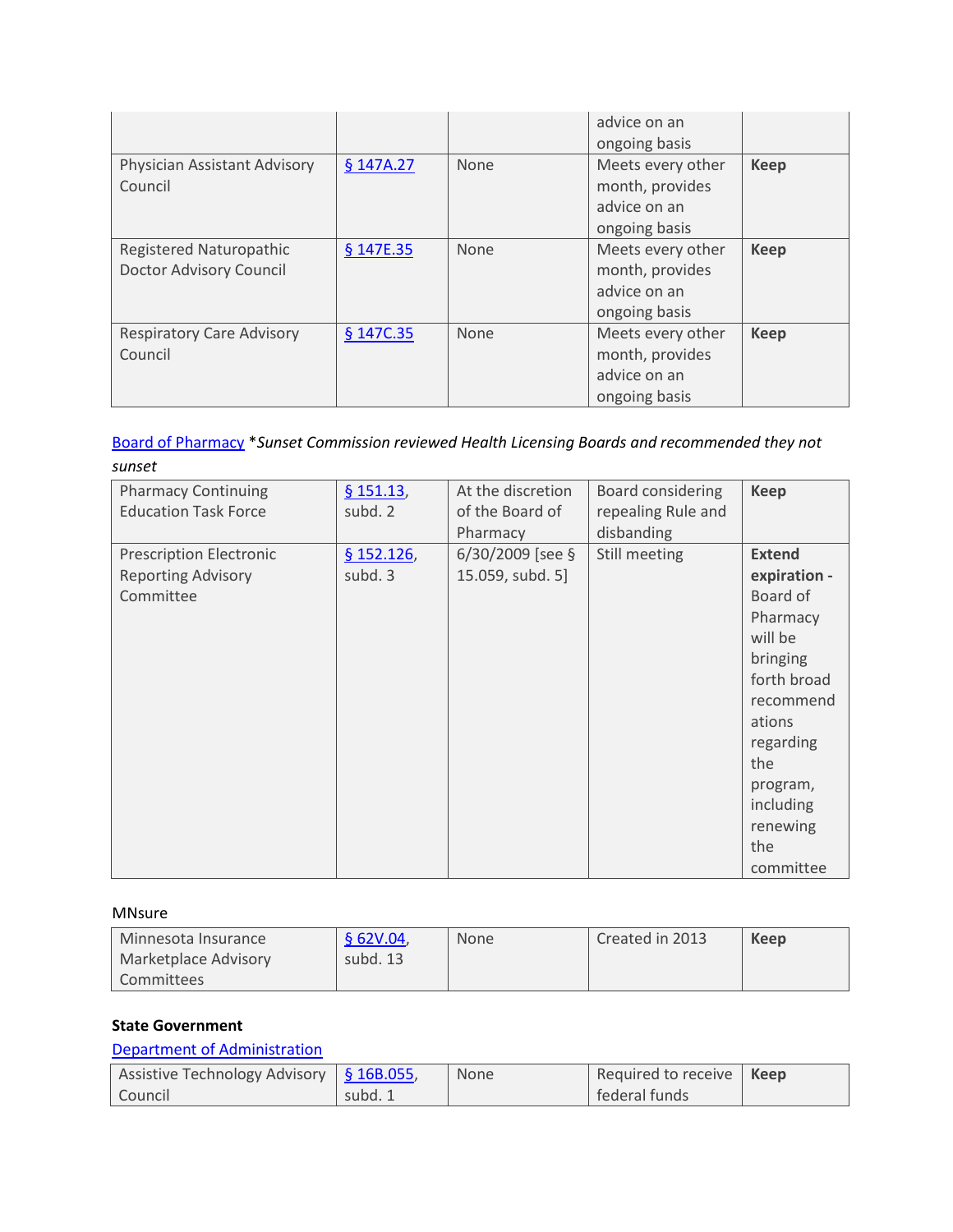| Governor's Residence Council | \$16B.27,<br>subd. 3  | None               | Develops<br>restoration plan,<br>solicits and accepts<br>gifts | <b>Keep</b>             |
|------------------------------|-----------------------|--------------------|----------------------------------------------------------------|-------------------------|
| SmartFleet Committee         | \$16C.137,<br>subd. 2 | $6/30/2009$ [see § | Expired; replaced                                              | $Repeal -$<br>"Admin is |
|                              |                       | 15.059, subd. 5]   | by Fleet Council                                               | fine with               |
|                              |                       |                    |                                                                | that repeal."           |

#### [Arts Board](http://www.commissions.leg.state.mn.us/lcpfp/advisory_groups/2013/SAB_AdvisoryGroups.pdf)

| <b>Arts Board Advisory</b> | \$129D.04, | For a term of no | 33 advisory      | <b>Further</b> |
|----------------------------|------------|------------------|------------------|----------------|
| Committees                 | subd. 1    | more than four   | committees in    | review         |
|                            |            | years            | 2014; review and |                |
|                            |            |                  | rank grant       |                |
|                            |            |                  | applications     |                |

#### [Capitol Area Architectural and Planning Board](http://www.commissions.leg.state.mn.us/lcpfp/advisory_groups/2013/CAAPB_AdvisoryGroups.pdf) \**Sunset Commission reviewed CAAPB and recommended*

| it not sunset                                                          |                      |      |                                                                                                   |             |
|------------------------------------------------------------------------|----------------------|------|---------------------------------------------------------------------------------------------------|-------------|
| Capitol Area Architectural<br>and Planning Board Advisory<br>Committee | \$15B.11,<br>subd. 2 | None | \$4,500 annual<br>budget;<br>Participates in LOB<br>technical review<br>and design<br>development | <b>Keep</b> |
| <b>State Capitol Preservation</b><br>Commission                        | \$15B.32             | None | Created in 2011;<br>Responsible for<br>Capitol design and<br>work package<br>approval             | <b>Keep</b> |

#### [Department of Human Rights](http://www.commissions.leg.state.mn.us/lcpfp/advisory_groups/2013/MDHR_AdvisoryGroups.pdf)

| Human Rights Advisory Task  | \$363A.05 | At the discretion | No budget. Focus is | Keep |
|-----------------------------|-----------|-------------------|---------------------|------|
| Force - Education Diversity | subd. 3   | of the            | on closing the      |      |
| Task Force                  |           | commissioner of   | achievement gap.    |      |
|                             |           | human rights      |                     |      |

[Indian Affairs Council](http://www.commissions.leg.state.mn.us/lcpfp/advisory_groups/2013/MIAC_AdvisoryGroups.pdf) \**Sunset Commission reviewed Councils of Color and recommended they not sunset*

| Urban Indian Advisory Board | $\sqrt{53.922}$ | <b>None</b> | Keep |
|-----------------------------|-----------------|-------------|------|
|                             | subd. 8         |             |      |

#### [Public Employees Retirement Association](http://www.commissions.leg.state.mn.us/lcpfp/advisory_groups/2013/PERA_AdvisoryGroups.pdf)

| Voluntary Statewide Lump-       | \$353G.03 | None | Created in 2009;  | Keep |
|---------------------------------|-----------|------|-------------------|------|
| Sum Volunteer Firefighter       |           |      | Negligible budget |      |
| <b>Retirement Plan Advisory</b> |           |      |                   |      |
| Board                           |           |      |                   |      |